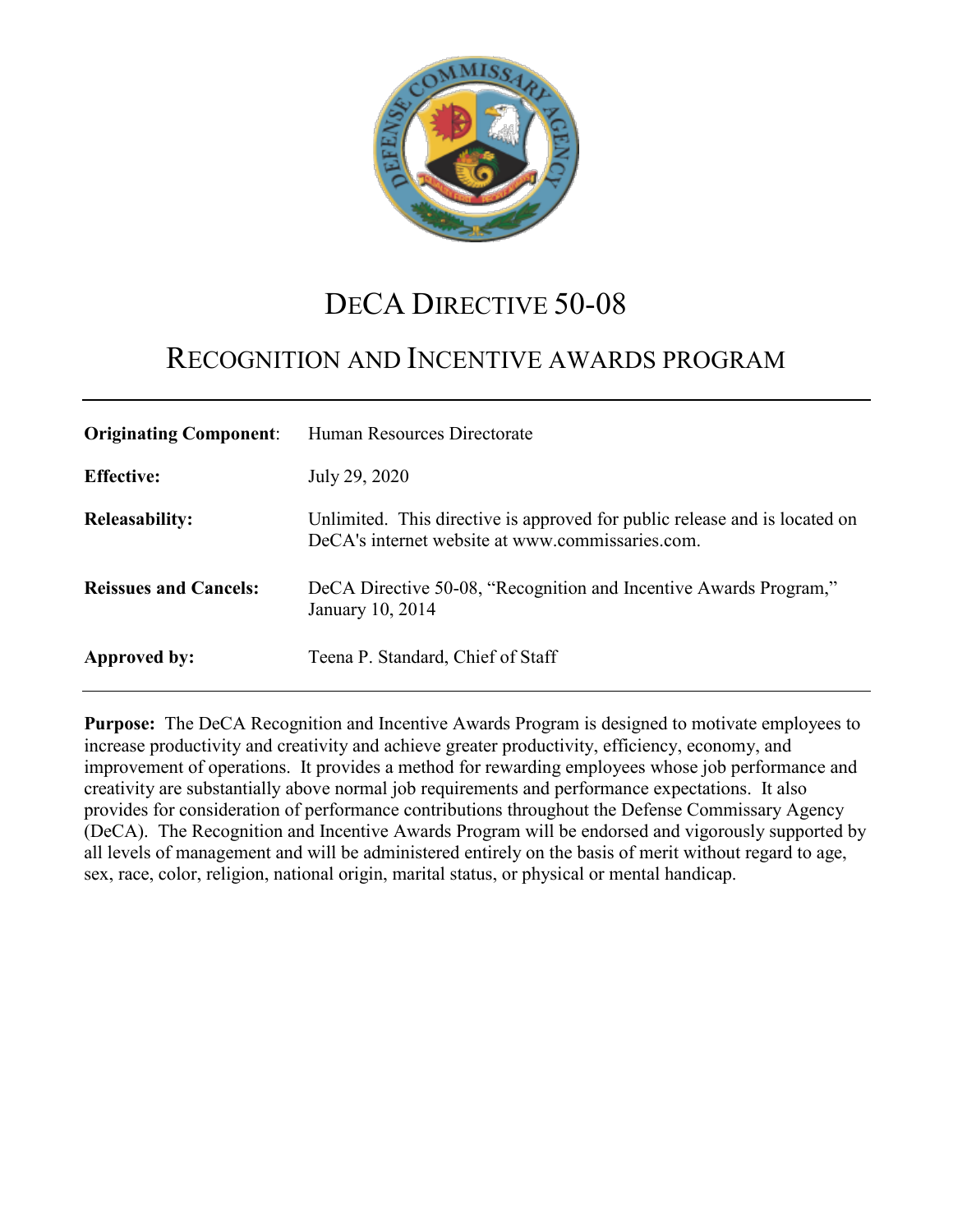# **TABLE OF CONTENTS**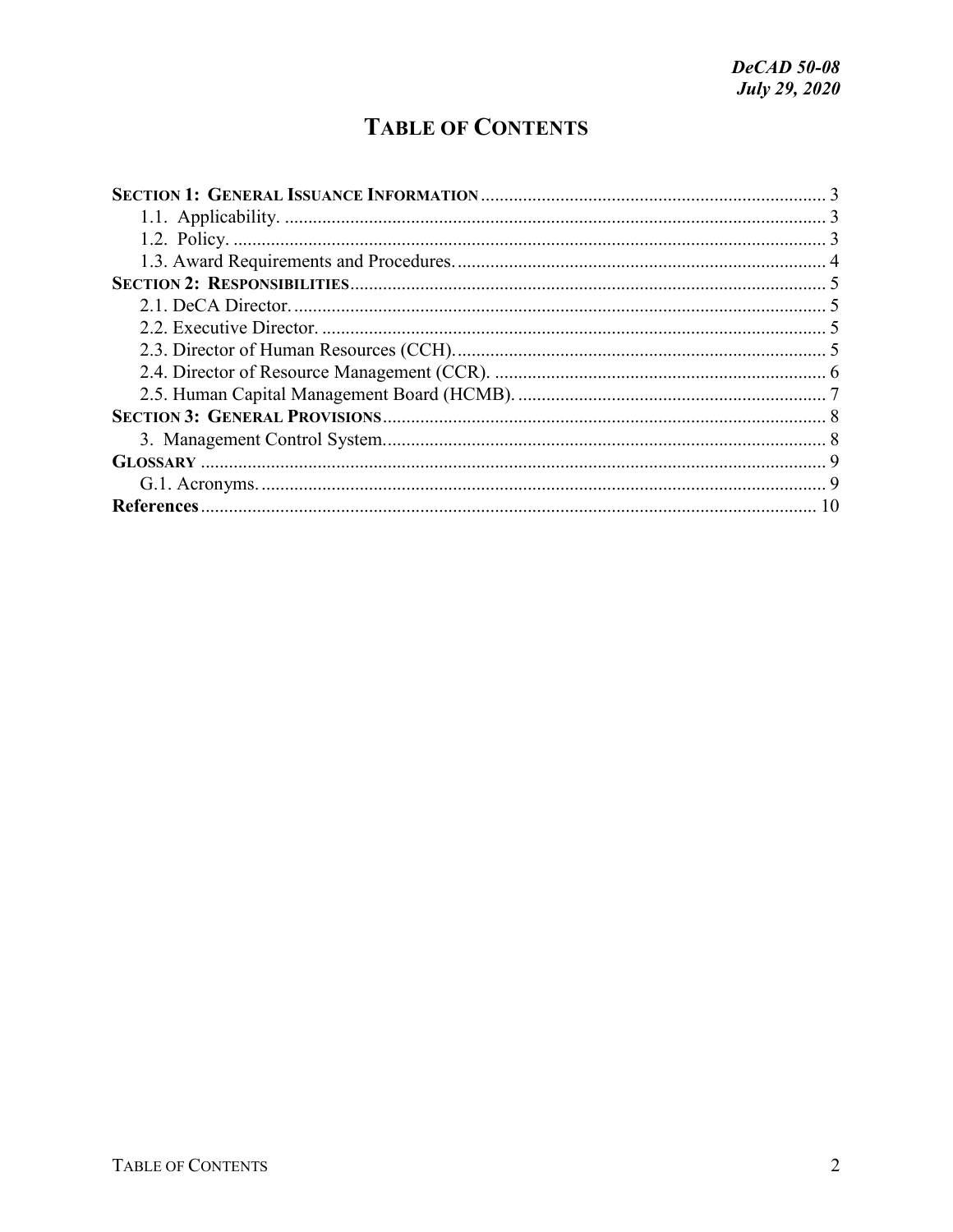## **SECTION 1: GENERAL ISSUANCE INFORMATION**

<span id="page-2-1"></span><span id="page-2-0"></span>**1.1. APPLICABILITY.** This directive applies to employees of DeCA with the exception that the provisions of this directive do not apply to contract employees. Award administration of non-U.S. personnel will be in accordance with (IAW) applicable policies, regulations, and procedures of the local servicing activity and applicable laws and practices of the host government.

<span id="page-2-2"></span>**1.2. POLICY.** It is DeCA policy that:

a. Awards must be granted consistent with Equal Employment Opportunity (EEO) and Affirmative Employment Program policies, laws, regulations, and Executive Orders that prohibit unlawful discrimination based on race, color, religion, sex, national origin, age, disability, genetic information, reprisal for protected activity, marital status, political affiliation, or any other unlawful factor.

b. Policies and standards governing awards for which both Department of Defense (DoD) civilian and military personnel are eligible shall be applied equitably to the extent consistent with applicable laws and regulations.

c. Awards granted under the DeCA Recognition and Incentive Awards Program shall be subject to applicable tax rules.

d. Awards granted under the DeCA Recognition and Incentive Awards Program shall be given due weight in qualifying and selecting an employee for promotion as required by Title 5 United States Code (U.S.C.) §3362, Chapter 33, 43, and 45.

e. Award recommendations for which authority has not been delegated to officials at lower levels within DeCA and DoD will be forwarded to the appropriate authority for approval.

f. Provisions of the DeCA Recognition and Incentive Awards Program will be communicated to managers, supervisors, and employees.

g. The DeCA Recognition and Incentive Awards Program will be evaluated and assessed to ensure that awards:

(1) Are used to motivate, recognize, and promptly reward eligible personnel;

(2) Exhibit a close, demonstrable link between performance, accomplishment, or contribution to DeCA Strategic Goals and Objectives and the receipt of an award; and

(3) Are granted commensurate with the value of an employee's contribution or accomplishment.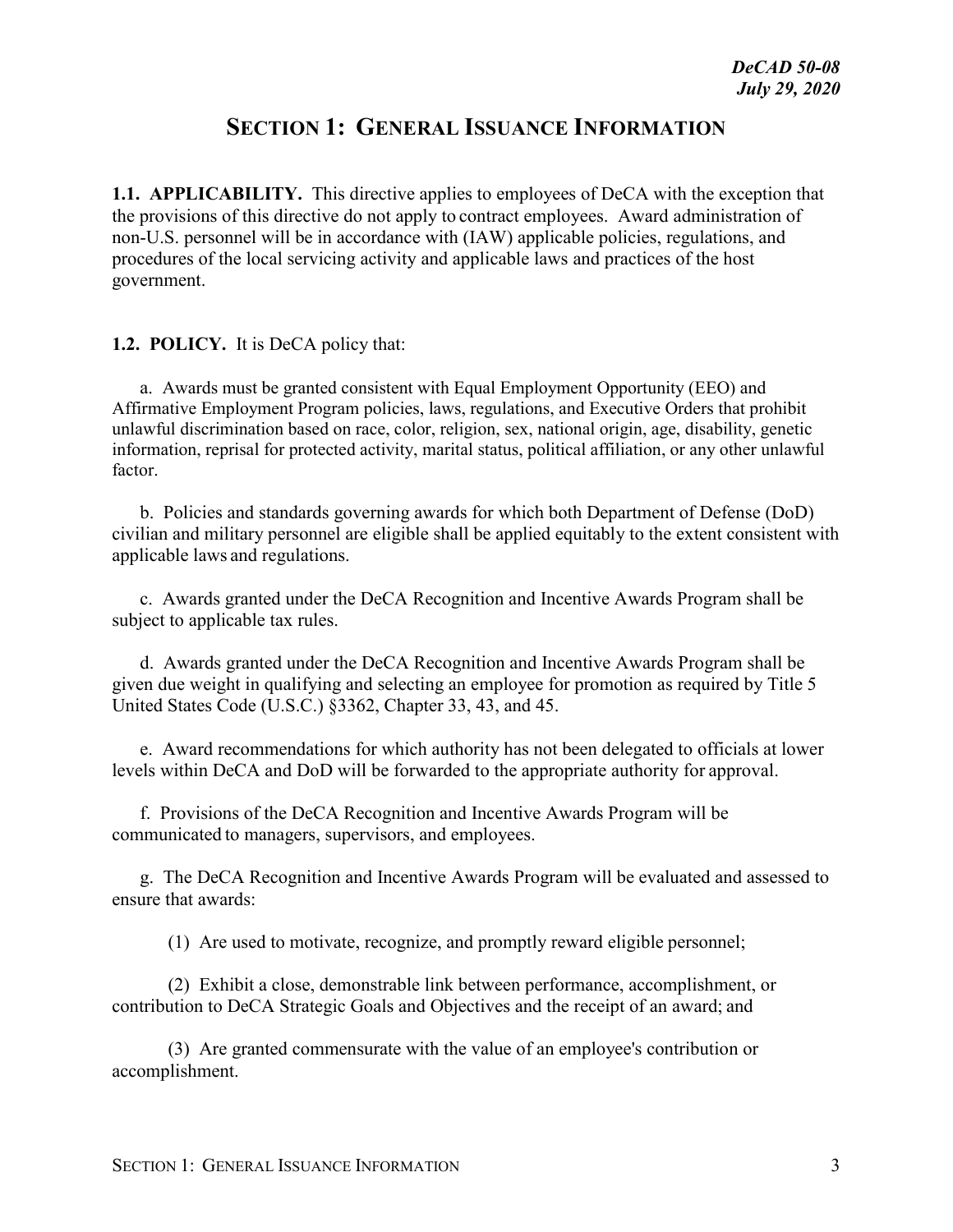h. Awards under the DeCA Recognition and Incentive Awards Program will not be used as a substitute for overtime pay, promotion, or any other purposes not compatible with the applicable level of recognition.

#### <span id="page-3-0"></span>**1.3. AWARD REQUIREMENTS AND PROCEDURES.**

a. General. Procedures and requirements for DeCA awards are documented in DeCAM 50- 08.1.

b. DeCA Recognition and Incentive Awards Program Requirements include:

(1) Documenting all cash and time-off awards in compliance with Title 5, Code of Federal Regulations (CFR), 451.106(b), Parts 103, 430, 451, 531, and 534.

(2) Ensuring that appropriate procedures are available for filing award documents in compliance with the requirements of 5 CFR 451.l06(f).

(3) Ensuring that appropriate procedures are available for reporting awards data in compliance with 5 CFR  $451.106(g)$ .

(4) Following appropriate DoD financial management regulations on civilian pay policies and procedures under DoD 7000.14-R.

(5) Granting Quality Step Increases (QSI) consistent with the provisions of 5 CFR 531 Subpart E.

(6) Documenting award justification for awards that are not based on a rating of record under 5 CFR 451.103; and

(7) Developing guidelines requiring managers and supervisors to demonstrate involvement in EEO related activities to receive awards, as appropriate.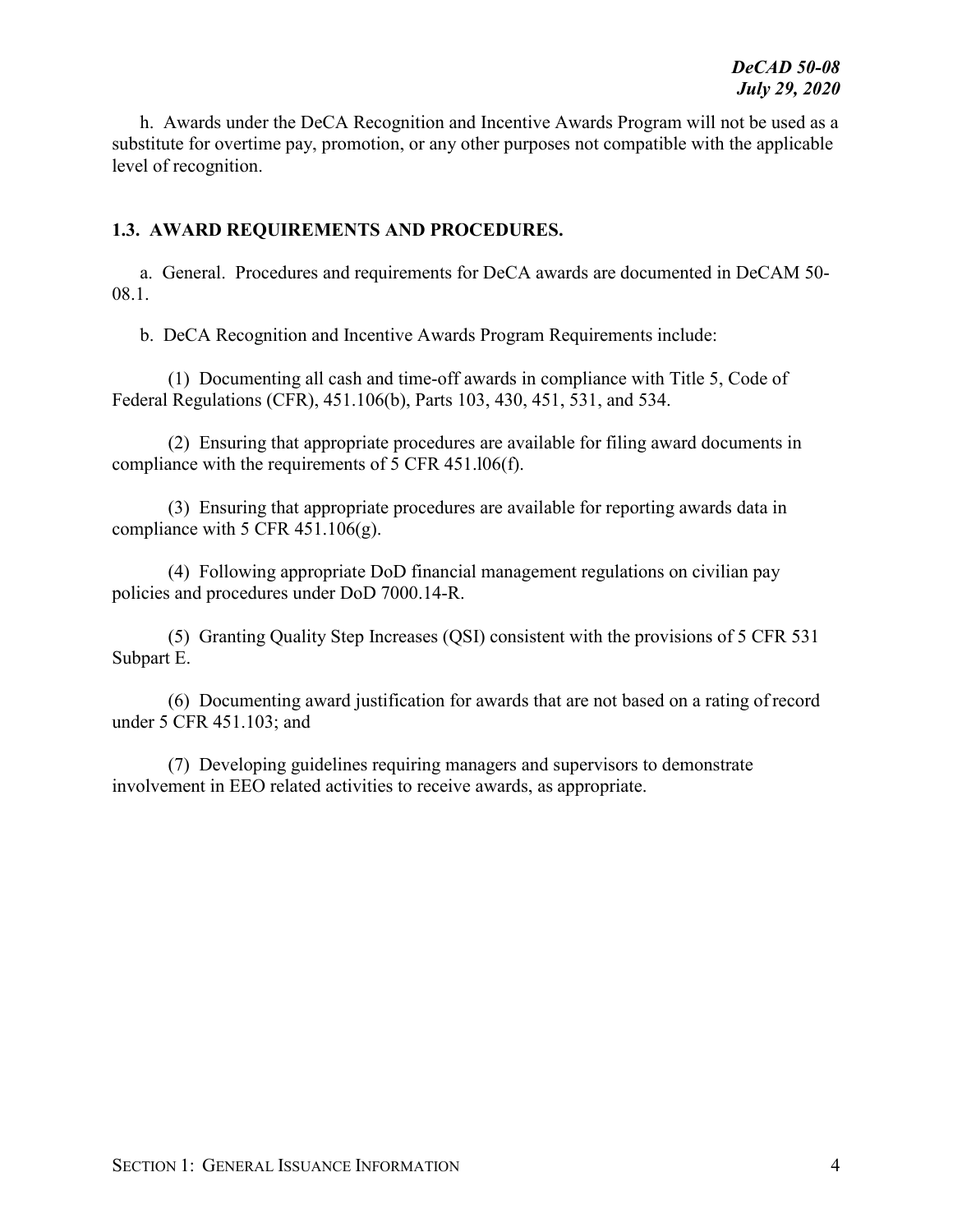### **SECTION 2: RESPONSIBILITIES**

#### <span id="page-4-1"></span><span id="page-4-0"></span>**2.1. DeCA DIRECTOR**. The DeCA Director:

a. Ensures the development, implementation, application and evaluation of the DeCA Recognition and Incentive Awards Program.

b. Certifies funds are obligated consistent with applicable DoD component financial management controls and delegations of authority.

c. Ensures that the DeCA Awards Program does not conflict with or violate any other law or Government-wide regulation.

d. Confirms that criteria for recognition and awards do not discriminate against individuals on the basis of race, color, religion, age, sex, national origin, or disability.

e. Safeguards that employees have confidence that awards are distributed fairly without regard to race, national origin, sex, or other non-merit factors.

f. Confirms that the review or approval of a recommendation for award that would grant more than \$5,000.00 to a single individual is forwarded for approval.

#### <span id="page-4-2"></span>**2.2. EXECUTIVE DIRECTORS.** The Executive Director:

a. Ensure that management and supervisory officials under their jurisdiction identify, through normal management reviews and control processes, areas where superior work results warrant award consideration.

b. Ensure that adequate funds are budgeted and that personnel are assigned to support the program and provide timely recognition.

#### <span id="page-4-3"></span>**2.3. DIRECTOR OF HUMAN RESOURCES (CCH**). The CCH Director:

a. Develops, directs, administers, and provides guidance and technical assistance on the DeCA-wide Recognition and Incentive Awards Program.

b. Performs periodic evaluations of the effectiveness of DeCA's Recognition and Incentive Awards Program to determine if:

(1) The program supports organizational goals and is administered IAW the procedures prescribed in this directive.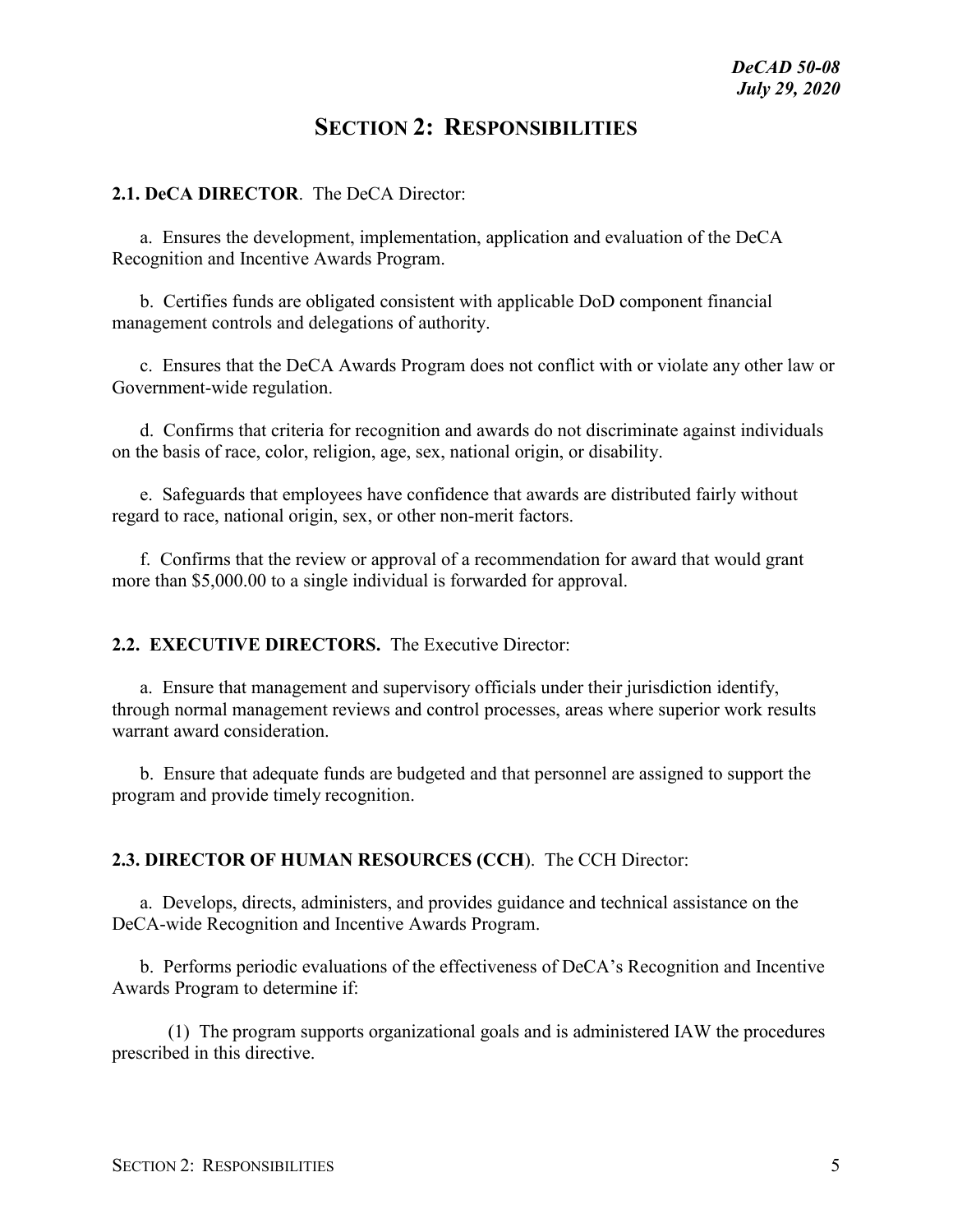(2) The program provides variety and flexibility to supervisors to appropriately recognize deserving employees.

(3) Employees understand the award criteria and feel, to the greatest extent possible, that deserving employees are being recognized.

(4) Performance-based awards are based on meaningful distinctions of levels of performance.

(5) Awards are used to motivate, recognize, and reward eligible employees.

(6) Awards are granted commensurate with the value of the employee's contribution or accomplishment.

c. Reviews and presents award nominations from within DeCA requiring approval of the Director, DeCA, or from agencies outside of DeCA to the Director for consideration.

d. Submits new award instructions or changes to Office of Personnel Management (OPM) no later than (NLT) 30 calendar days prior to the proposed effective date.

e. Ensures that nominations for honorary and monetary awards are processed expeditiously.

f. Ensures that honorary and monetary awards meet eligibility criteria and are IAW applicable laws, rules, regulations, policy, and the provisions in this directive.

g. Oversees that the relevant parts of this directive are communicated to DeCA managers, supervisors, and employees through orientation and formal training.

h. Ensures that consultation and negotiation obligations are accomplished with applicable recognized labor organizations IAW applicable provisions of Title VII of the Civil Service Reform Act of 1978, with regard to the implementation of this directive.

i. Ensures that DeCA supervisors and management officials are properly trained in the effective use of awards covered in this directive.

j. Ensures appropriate directorate submits timely and accurate award data as required by OPM.

k. Ensures that supervisors are aware of award nomination requirements and deadlines.

### <span id="page-5-0"></span>**2.4. RESOURCE MANAGEMENT (CCR) DIRECTOR.** The CCR Director:

a. Develops the percentages and dollar amounts for awards budgets, annually IAW with OPM and Office of Management and Budget (OMB) requirements.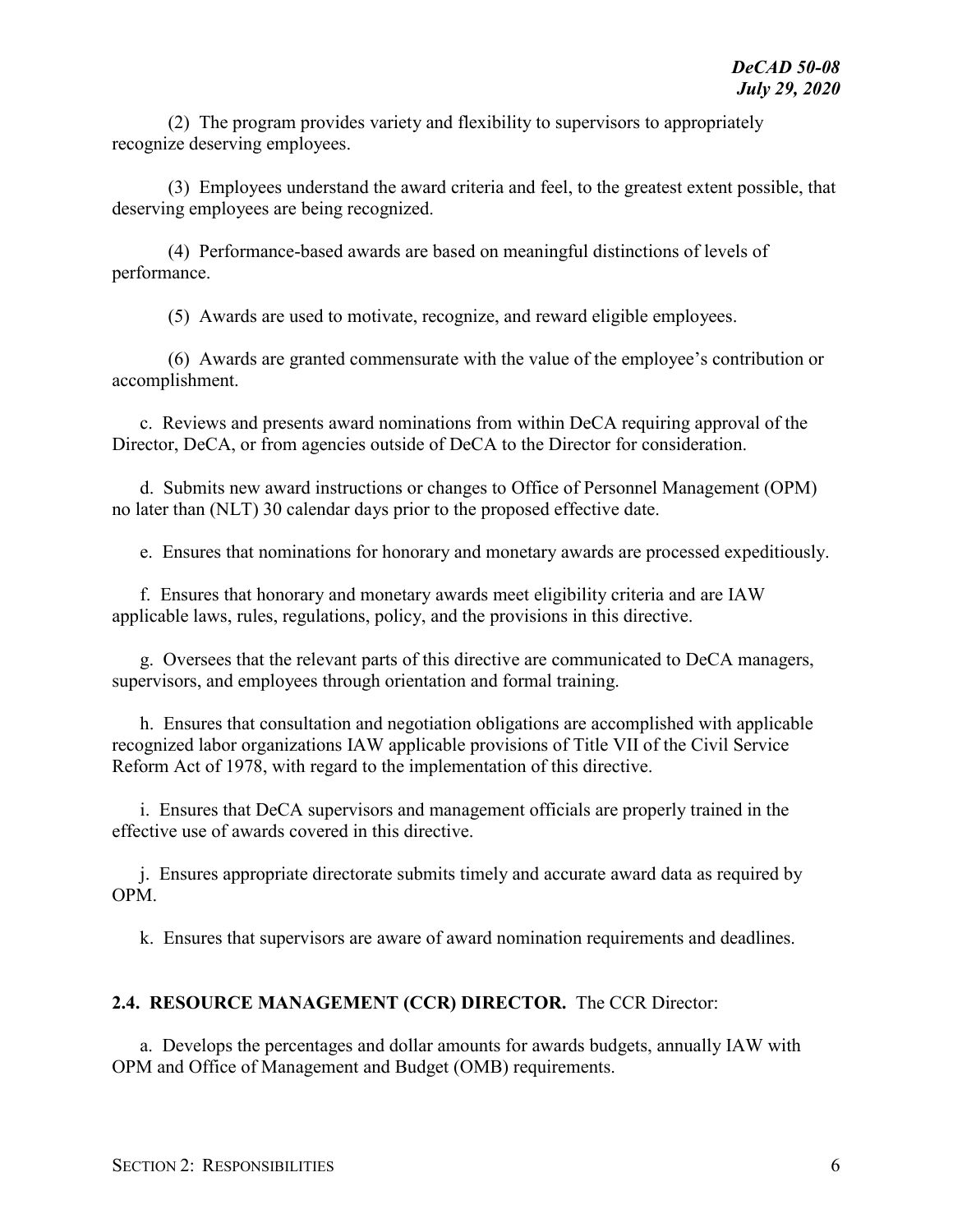b. Communicates the dollar amounts for awards budgets to the Director, Deputy Director, Executive Directors, staff offices, directorates, area directors, and zone managers.

### <span id="page-6-0"></span>**2.5. HUMAN CAPITAL MANAGEMENT BOARD (HCMB**). The HCMB:

a. Provides support for and review of applicable nominations and makes recommendation for the approval/disapproval of various identified honorary and informal recognition awards.

b. Enforces criteria for selecting awardees.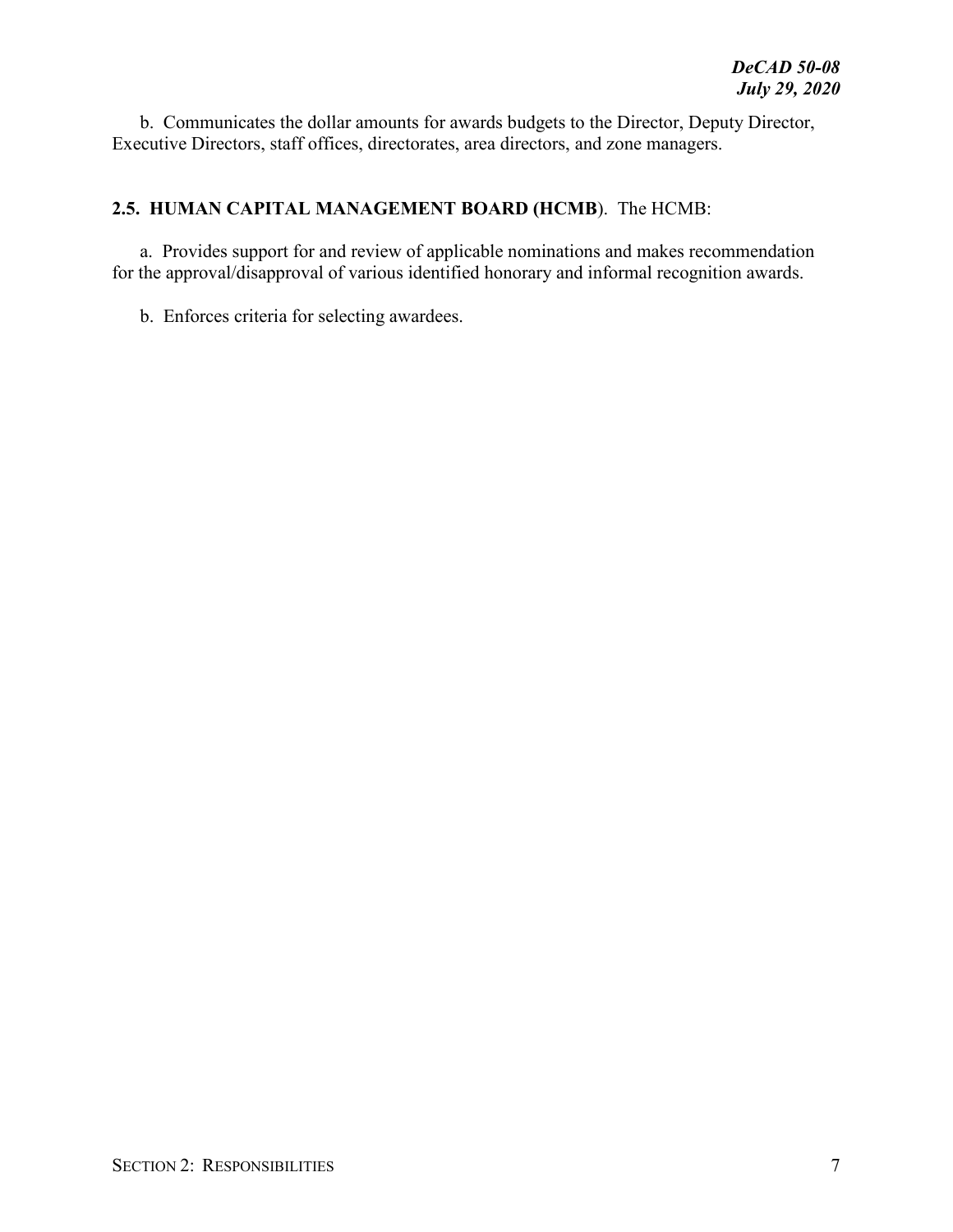# **SECTION 3: GENERAL PROVISIONS**

<span id="page-7-1"></span><span id="page-7-0"></span>**3. MANAGEMENT CONTROL SYSTEM.** This directive contains internal management control provisions that are subject to evaluation and testing as required by DeCAD 70-2 and DoD Directive 5105.55.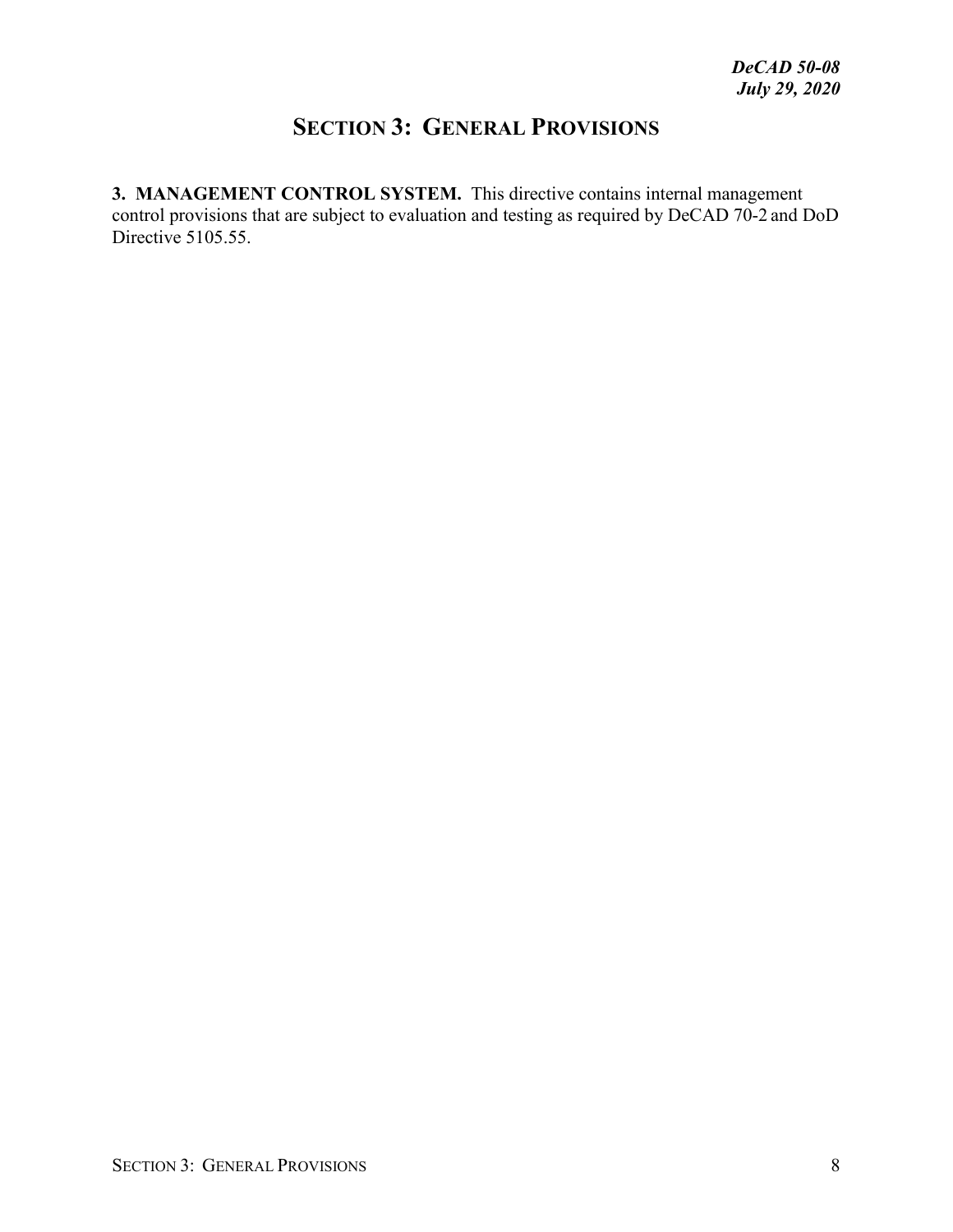# **GLOSSARY**

### <span id="page-8-1"></span><span id="page-8-0"></span>**G.1. ACRONYMS.**

| <b>AEP</b>                                                | Affirmative Employment Program                                                                                                |
|-----------------------------------------------------------|-------------------------------------------------------------------------------------------------------------------------------|
| <b>CCH</b><br><b>CCR</b><br><b>CFR</b>                    | Human Resources<br><b>Resource Management</b><br>Code of Federal Regulation                                                   |
| <b>DeCA</b><br><b>DeCAD</b><br><b>DeCAM</b><br><b>DoD</b> | Defense Commissary Agency<br>Defense Commissary Agency Directive<br>Defense Commissary Agency Manual<br>Department of Defense |
| <b>EEO</b>                                                | <b>Equal Employment Opportunity</b>                                                                                           |
| <b>HCMB</b>                                               | Human Capital Management Board                                                                                                |
| <b>IAW</b>                                                | In Accordance With                                                                                                            |
| <b>NLT</b>                                                | No Later Than                                                                                                                 |
| <b>OMB</b><br><b>OPM</b>                                  | Office of Management and Budget<br>Office of Personnel Management                                                             |
| <b>QSI</b>                                                | <b>Quality Step Increase</b>                                                                                                  |
| U.S.<br>U.S.C.                                            | <b>United States</b><br><b>United States Code</b>                                                                             |